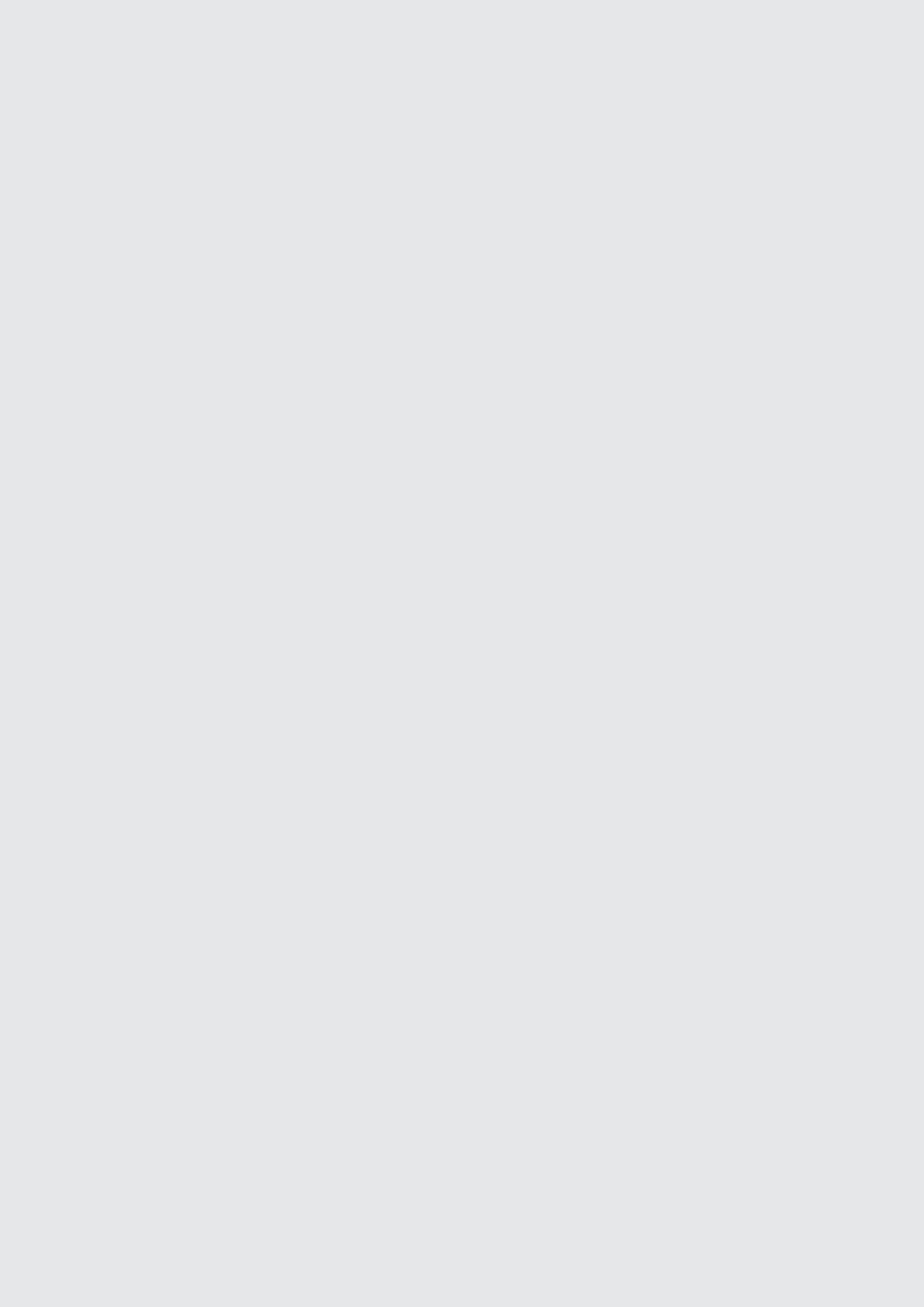

# <span id="page-2-0"></span>Foreword

The Hon. Greg Hunt, MP Australian Minister for Health

Dear Minister,

As Chair of the National Dust Disease Taskforce (the Taskforce), I am pleased to present this interim advice to you.

Since the establishment of the Taskforce on 26 July 2019, members of the Taskforce have worked to understand the issues underlying the re-emergence of silicosis, in particular the emerging trend of accelerated silicosis among workers in the engineered (composite) stone industry. We anticipate that lessons learnt through our review have the potential to inform Australia's approach to handling other occupational dust diseases.

Through an intensive consultation period, we have listened to stakeholders and taken a systems view approach, to identify the core issues that sit along the supply chain for engineered stone. We have also identified where there are immediate opportunities to develop a nationally consistent approach to ensuring safe workplaces, health screening of exposed workers and potential research into the pathogenesis, monitoring and treatment of the accelerated silicosis disease.

On behalf of the Taskforce, I would like to acknowledge and thank all those who have contributed to our discovery phase. They include representatives from government, industry, clinical, legal, research, consumers, unions, families and most importantly, from those workers at risk of, or affected by, accelerated silicosis.

I present to you our interim advice, which includes early recommendations and findings. We will examine many of the findings further in 2020.

Yours sincerely,

**Professor Brendan Murphy** Chief Medical Officer Chair, National Dust Disease Taskforce

20 December 2019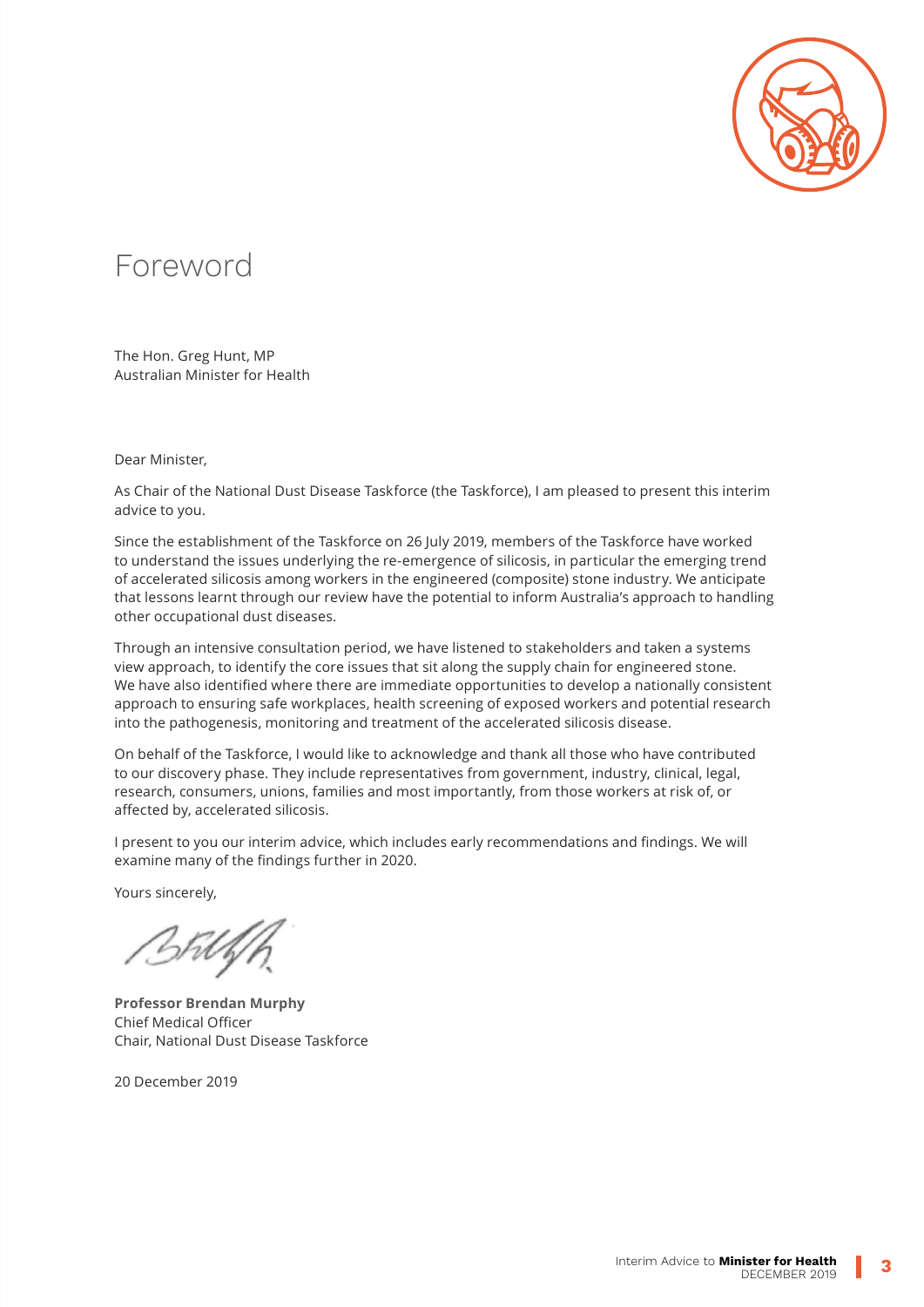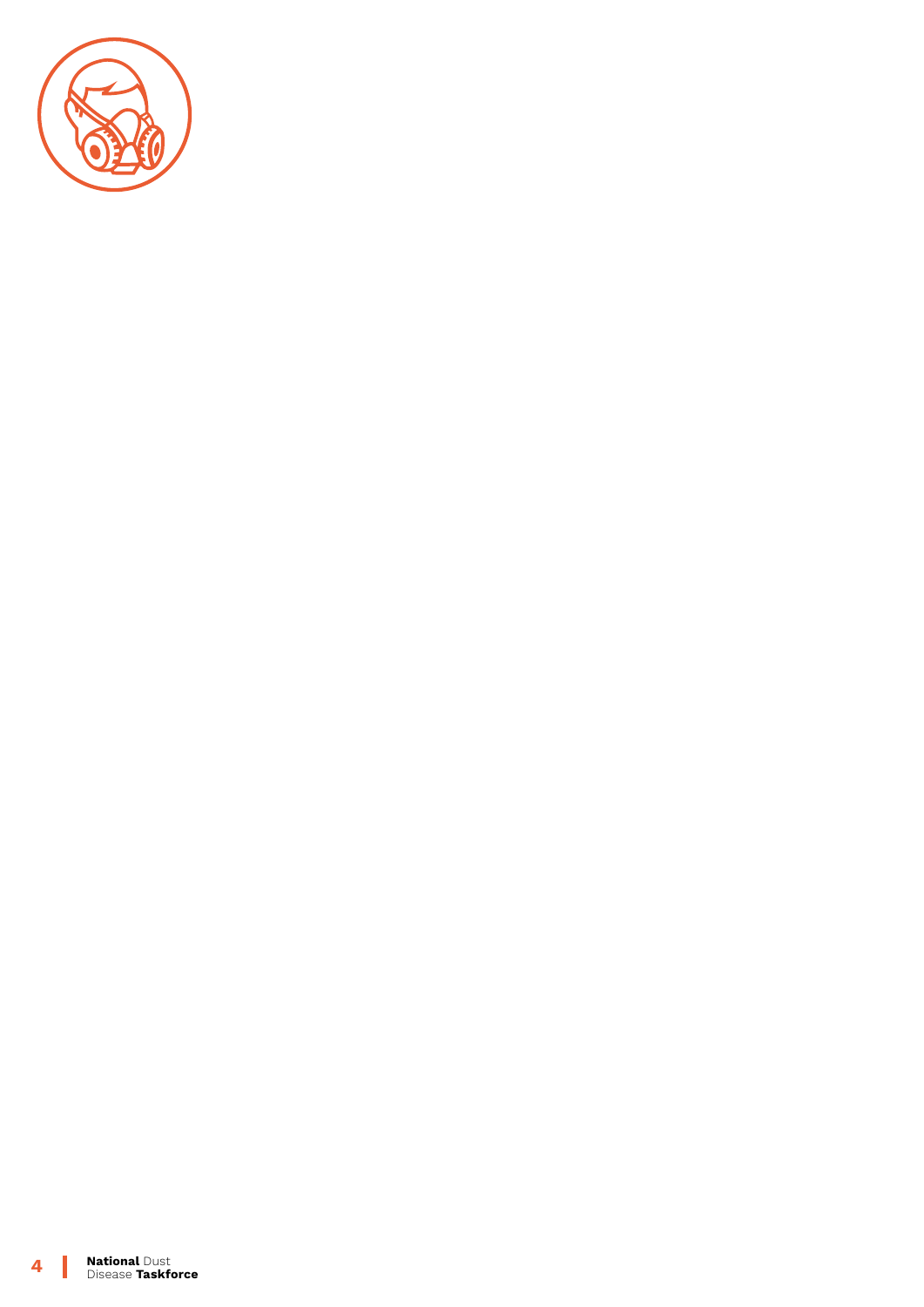

# Contents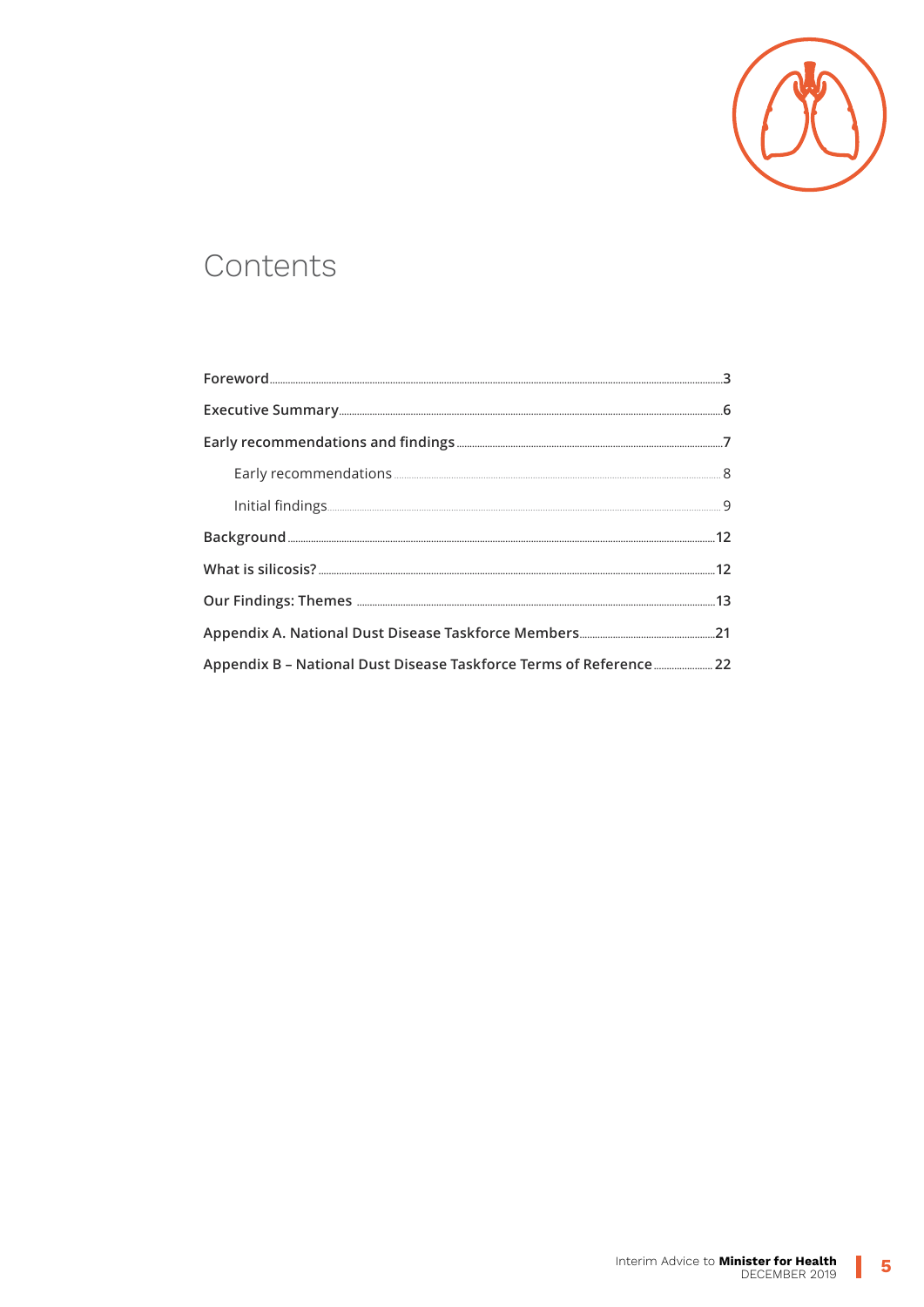<span id="page-5-0"></span>

# Executive Summary

Although Australia is known for its strong regulatory systems, aiming to provide the highest of standards to protect the health and safety of workers, the re-emergence of silicosis demonstrates that there have been failings in these systems. The Work, Health and Safety (WHS) regulatory framework established to protect workers and other persons at workplaces is facing both challenges and opportunities, particularly for those who have, or are at risk of silicosis. Coordinated action across this framework and with the public health system and industry, will be necessary to address the re-emergence of silicosis.

To inform our terms of reference, we consulted widely to hear a range of perspectives on the issues that underpin the re-emergence of silicosis, who is at risk and why, and who should be involved in addressing the problem. We heard tragic stories of young workers in the prime of their lives being diagnosed with this preventable occupational lung disease and given a bleak prognosis. They are told they need to leave their career-of-choice immediately. Many have partners and young families. Long-term medical, financial and mental health implications are, in some cases, uncertain.

We heard stakeholders are exasperated with the re emergence of a disease with a known and preventable cause, and that action at a state and national level to address it was initially too slow.

We consider there are highly beneficial opportunities to bring together the shared interests and willingness of WHS regulators, industry, trade unions, health care professionals and medical researchers to pursue a coordinated national effort in the protection, screening, treatment and support of affected workers.

Although many workers have already been diagnosed with silicosis, these shared interests include the important area of prevention by providing enhanced and targeted communication and education on the risks of working with engineered stone. Prevention at the highest level may need to include stricter regulation and restrictions on the supply of some of these high silica-content products, if the risks cannot be managed.

Highly effective dust control measures must be in place in all environments when there is work with engineered stone. Any person conducting a business or undertaking (PCBU) has a legal duty to do all that is reasonably practicable to eliminate or minimise the risks to worker health posed by exposure to silica dust. WHS regulators must play an active role in enforcing this duty and it is our view that this is a priority. Additional guidance and support must also be provided for micro, family businesses and Small to Medium Enterprises (SMEs) to ensure they understand and meet their WHS obligations.

We strongly recommend that all workers at risk of developing accelerated silicosis be identified. Early intervention is critical to minimising harm and maximising positive health outcomes. A national approach for case finding for all people who have worked with engineered stone needs to be developed. A National Dust Disease Registry should be implemented to capture jurisdictional disease notification data (where available), with the capability to identify early new cases of disease/s.

We need to understand the pathway of this disease from the risks of exposure, the type of stone dust causing the most harm, through to accurate diagnosis and treatment. Currently, there is very limited information, data and robust research available and no identified treatment options. To address this knowledge gap, we have proposed initial research priority areas that can be offered through a one-off request for grant applications or targeted call for research.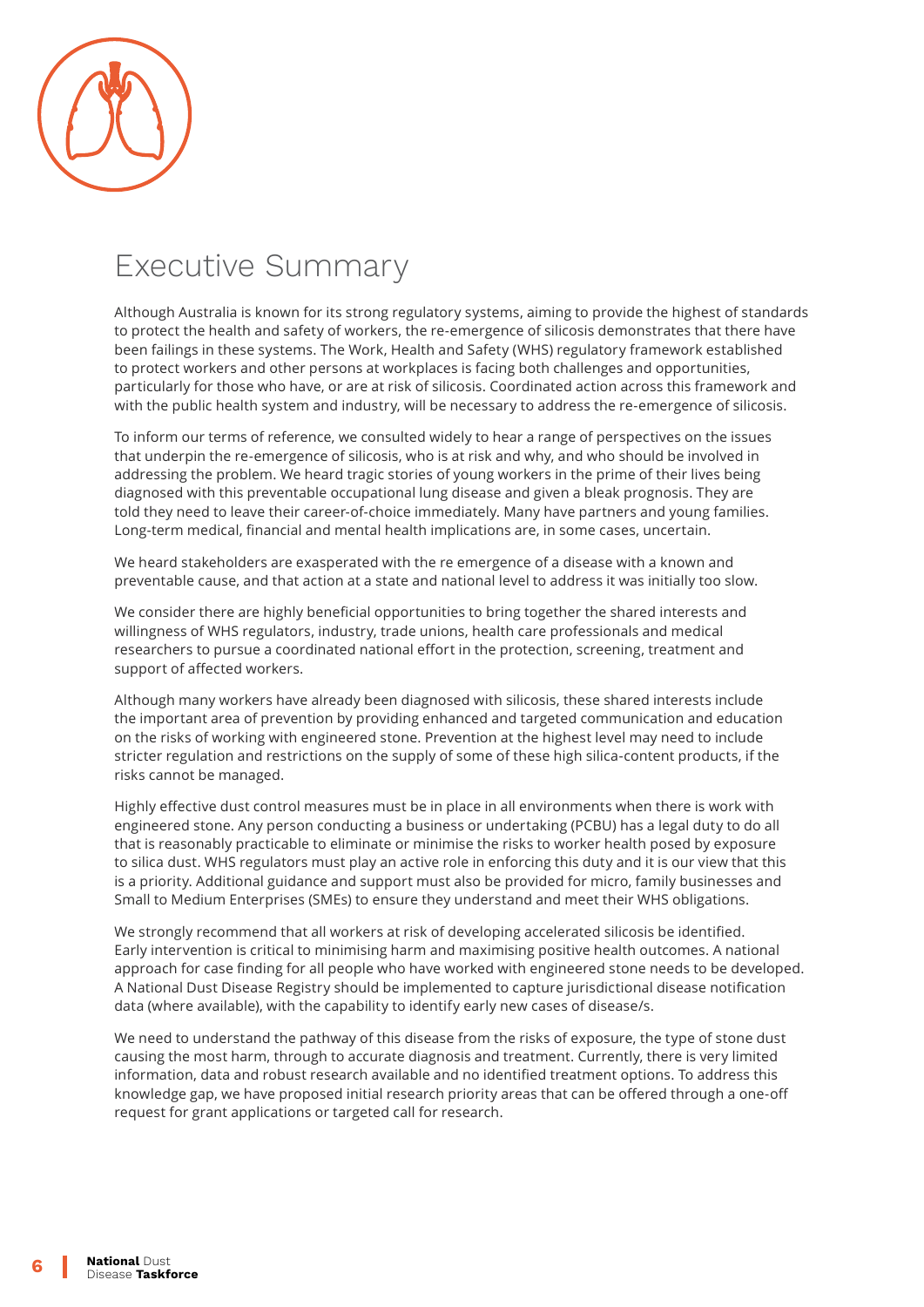

<span id="page-6-0"></span>We note most Australian jurisdictions have increased their focus on prevention and awareness activities around controlling exposure to silica dust and protecting against accelerated silicosis. There is benefit in leveraging jurisdictional efforts to ensure activities are nationally consistent, coordinated in understanding why this outbreak of silicosis has occurred, and focused on preventing any future incidence.

Our interim advice provides immediate actions and outlines our plan for 2020 to formulate our advice to the Council of Australian Governments (COAG) through the Minister for Health.

Fundamentally, our advice is based on a need to ensure the issue of accelerated silicosis can be fully understood and addressed as a priority, while providing a blueprint to minimise the risk of another similar occupational disease remaining undetected in the future.

# Early recommendations and findings

Since our establishment as a Taskforce in July 2019, we have undertaken four months of discovery work to better understand the issues underlying the emerging trend of new cases of accelerated silicosis, and to support the development of a national approach to the prevention, early identification, control and management of occupational dust diseases in Australia.

During this phase, we have consulted a wide range of stakeholders and interested parties on accelerated silicosis and the management of occupational dust diseases. Through collating formal and informal reports, we are aware of more than 300 silicosis cases diagnosed across Australia since September 2018. As further screening of silica-exposed workers is undertaken, more cases will be identified in the coming months and years.

The discovery phase has culminated in the development of this interim advice to the Hon Greg Hunt MP, Minister for Health.

Our interim advice proposes a set of **Early Recommendations** for actions that can be taken in the short–term to address accelerated silicosis ahead of our final advice to COAG in 2020.

Our advice also includes a set of **Initial Findings**. These findings are not conclusive, but point to areas for further examination. These initial findings will underpin our 2020 work plan.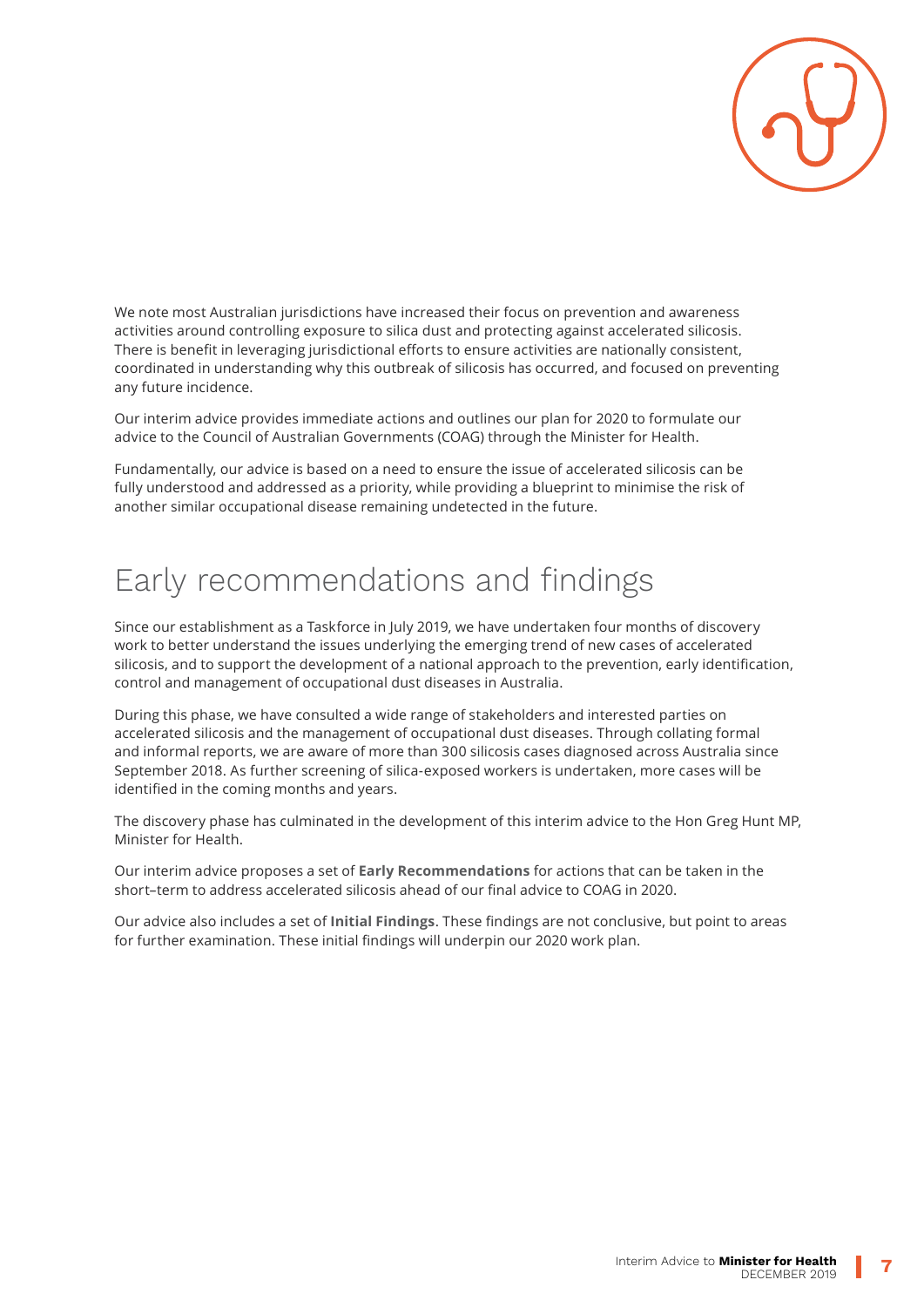<span id="page-7-0"></span>

# **Early recommendations**

We have identified five (5) national actions (not in priority order) that can be taken in the immediate and short-term to address specific issues related to the re-emergence of silicosis:

- **1)** Develop and implement a prevention strategy, with an initial immediate targeted education and communication campaign.
	- This campaign should build on the existing efforts underway through Safe Work Australia and across and within each jurisdiction. It should target businesses and individuals most at risk, their families and their social networks.
	- Enhanced material concerning the risks associated with processing engineered stone and clearer guidance on best practice dust control measures should be developed.
- **2)** Develop a national approach to understand the extent of occupational dust diseases in Australia through identification and capture of data, information collection and sharing, including:
	- Staged establishment of a National Dust Disease Registry that is initially focussed on accelerated silicosis related to engineered stone.
		- i. The registry should include disease notifications from all jurisdictions together with available case finding data, exposure history and air sampling data.
		- ii. The registry should be designed with the capability for potential future expansion to cover other occupational lung diseases.
	- Exploring opportunities for data linkage and information sharing across systems to facilitate monitoring of the work-related hazards, and a better understanding of emerging workplace risks, to enable more sophisticated reporting on the incidence and trends in occupational diseases. This could assist with more timely and appropriate interventions and prevention actions.
- **3)** Apply a strategic approach to research to better understand accelerated silicosis with the ultimate aim of improving prevention and treatment options. This includes establishing a research collaboration platform across Australia to ensure resources are targeted, activities address identified research gaps and efforts are not duplicated. The immediate research related recommendations are:
	- Invest in research to investigate
		- i. the pathogenesis of engineered stone associated silicosis, especially accelerated silicosis, including exposure patterns, and effect of particle size;
		- ii. identify factors, such as biomarkers, associated with disease severity and risk of progression;
		- iii. best practice to minimise exposure, including engineering and technologies to eliminate or minimise risks; and
		- iv. the efficacy and sensitivity of radiological methods to diagnose early silicosis.
	- Coordinate and focus priorities on improved case finding, clinical management and outcomes for individuals.
- **4)** Develop national guidance on an approach to actively search for people at risk from respirable crystalline silica dust exposure at the workplace.
- **5)** Develop a strategic national approach to improve Australia's ability to detect and rapidly respond to any future emerging occupational diseases of significance.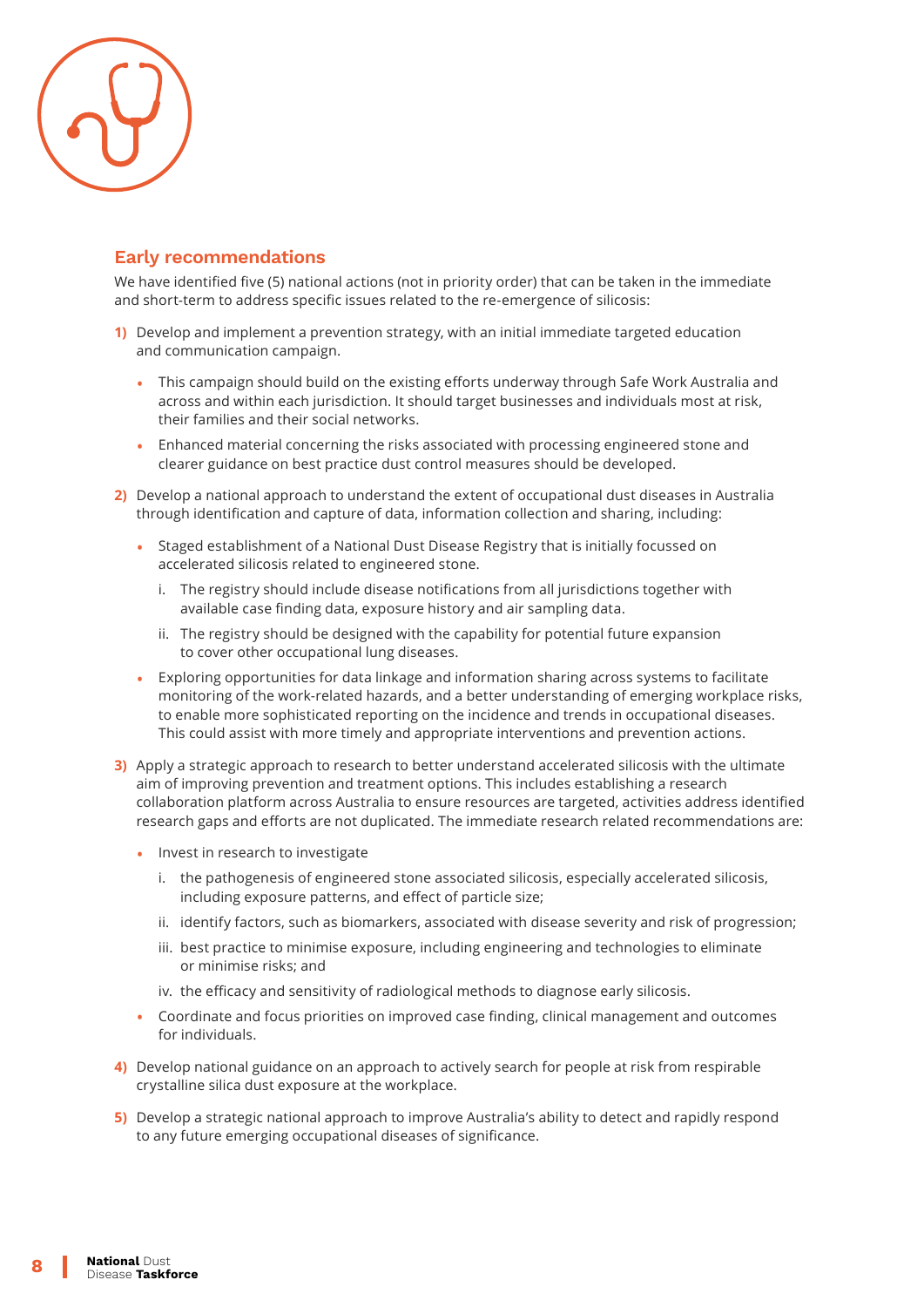

# <span id="page-8-0"></span>**Initial findings**

The following initial findings are not conclusive and highlight areas for further examination in 2020. These have been categorised under themes identified in the table below.

#### **Regulatory and Governance**

*Government interventions undertaken in response to the rise in cases of accelerated silicosis appear to have been inconsistently implemented and monitored, creating an unequal and fragmented level of health protection.* 

- **1)** Actions implemented to mitigate future silica dust exposure were found to be similar across jurisdictions but with significant gaps. Various WHS regulators have published Codes of Practice and guidance to ensure PCBUs and workers are assessing risks and are working to the requirements of the WHS laws and recommended guidelines. However, it has been difficult to determine the impact of these approaches and the extent WHS regulators were monitoring compliance with WHS laws or taking enforcement action. WHS regulators agreed to an audit of actions being taken by each jurisdiction to further inform a national approach.
- **2)** Stakeholder evidence suggests historic regulatory effort has focused on the visible, immediate and acute safety risks, such as physical injury prevention, over the more chronic or 'invisible' risks to health. Further work is required to examine the WHS regulatory system's current and future capability to manage latent and emerging WHS risks.
- **3)** There are perceived inconsistencies and gaps in WHS regulatory protections for workers. There is a need to determine if additional national model dust disease regulations are required to strengthen compliance and enforcement. Consultations indicate existing provisions in the current model WHS laws may not be consistently understood or enforced. This requires further analysis to determine what work is being undertaken and, if there are gaps, how can these be minimised. The WHS regulatory audit will help inform this matter and we acknowledge the work already underway by Members of Safe Work Australia on this aspect.
- **4)** PCBUs are required to provide health monitoring for workers under WHS laws so far as is reasonably practicable, including where there is a significant risk to health. Imposing these requirements on a PCBU has led to gaps in, and fragmentation of information. Actual observational data from public and private sources in each jurisdiction needs to be shaped into a consolidated dataset that can more inform strategic decision-making.

Ministers with responsibility for WHS recently agreed to reduce the workplace exposure standard for respirable crystalline silica to better protect workers from the effects of exposure. Additionally, there is also a need for agreement on what is an unacceptable level of exposure to silica dust for workers who have already developed disease, or those people who have had significant cumulative exposure that places them at very high risk of developing disease.

**5)** Acknowledging that, the highest level of protection required under the WHS laws is to eliminate all risks, including by eliminating hazards, there is growing support for the consideration of the prohibition of the importation of some of the engineered stone products that have very high levels of silica (and then substituting with products with lower concentrations of silica or alternative products).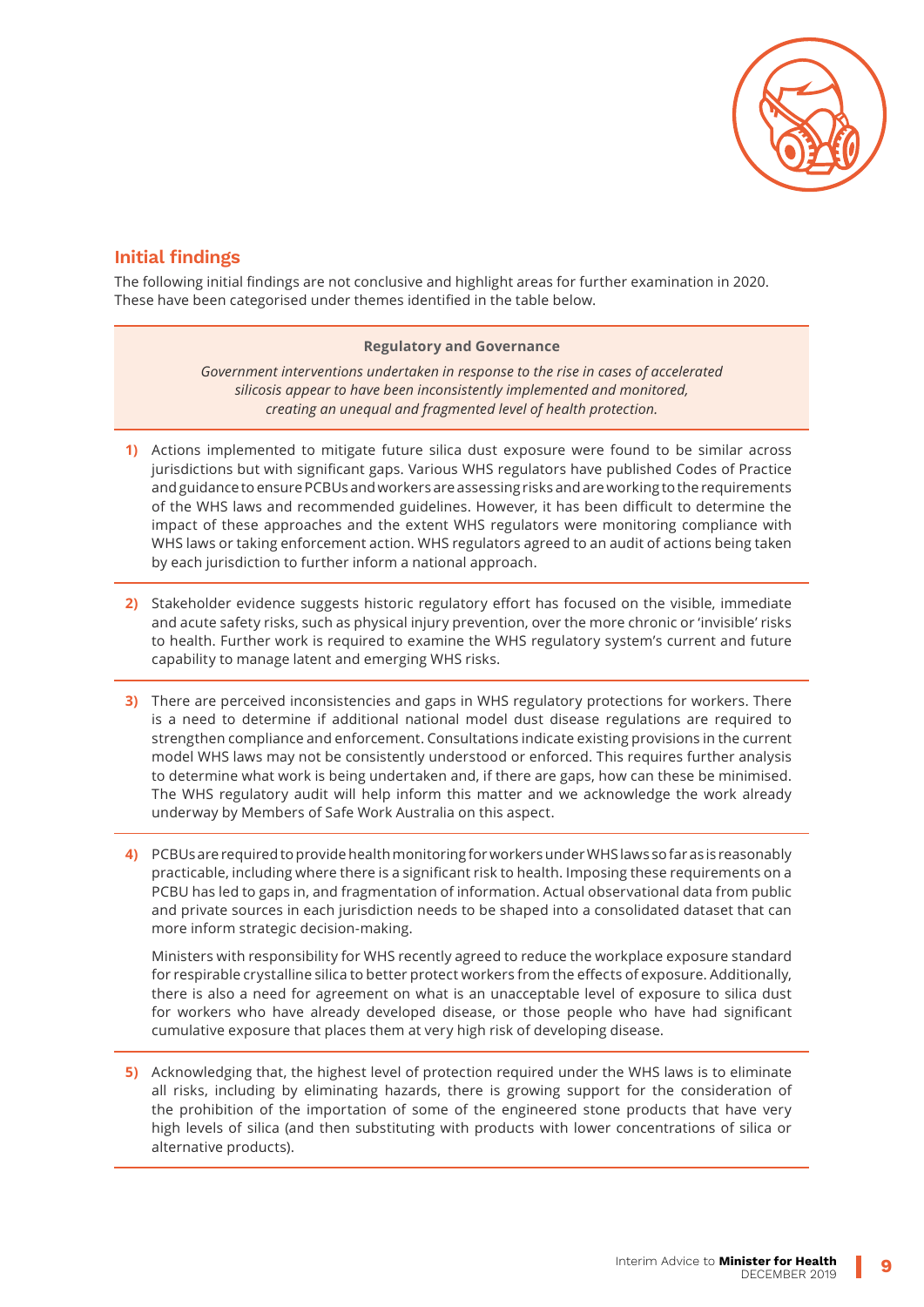

#### **Workforce Organisation and Culture**

*Culture is an important consideration to address the problems identified. All stakeholders have an important role to shape the attitudes and behaviours required to achieve meaningful change.*

- **6)** Early indications highlight historical workplace cultural norms, underpinning complacent attitudes and behaviours towards safety which are creating barriers to safe work practices and these have contributed to the re-emergence of the disease. These barriers prevent workforce and regulatory initiatives focused on ongoing awareness of the risks to workers' health. The Taskforce found that a safety culture appears to be disproportionately influenced by factors such as short-term financial reward and historical practices. Past practices have tended to focus on injury and incidents rather than protecting for longer-term health impacts.
- **7)** Structured market research and stakeholder submissions informed the Taskforce that less experienced workers, especially younger workers and apprentices, casual hire and temporary workers including culturally and linguistically diverse workers, generally have lower awareness of the risks of exposure to silica dust, and less confidence in questioning workplace processes and directions, even in jurisdictions that have more actively promoted the issues. The Taskforce will further explore the implications for future interventions.
- **8)** The Taskforce found the level of regulatory engagement by SMEs, particularly micro and family businesses, is lower than with large businesses (i.e. Tier 1 and 2 construction companies). Financial matters and other capacity challenges faced by SMEs appear to impact both the awareness of best practice dust management and compliance requirements. The Taskforce will look into how to facilitate behavioural change and educate this part of the industry in 2020.

#### **Resourcing and Capability**

*To ensure the health of workers there are opportunities to align and harness the skills and knowledge of industry, workplaces, workers and governments to identify, and control silica dust exposure.*

- **9)** There is a need to improve the coordination/prioritisation across the WHS, private health and public health systems to identify and communicate emerging issues from national and international signals. How Australia can position itself to be better informed of emerging knowledge about risks will be an area of further examination.
- **10)** Preliminary consultations have highlighted the potential for industry-led, regulatory oversighted initiatives aimed to reduce exposure to silica dust. Manufacturers and suppliers could have a greater role in product stewardship to ensure intended use and safety information flows through the supply chain and restrict supply to only authorised, demonstrably safe, fabricators and installers. We will continue to explore the legislative, policy and other levers (such as insurance arrangements) that exist along these chains.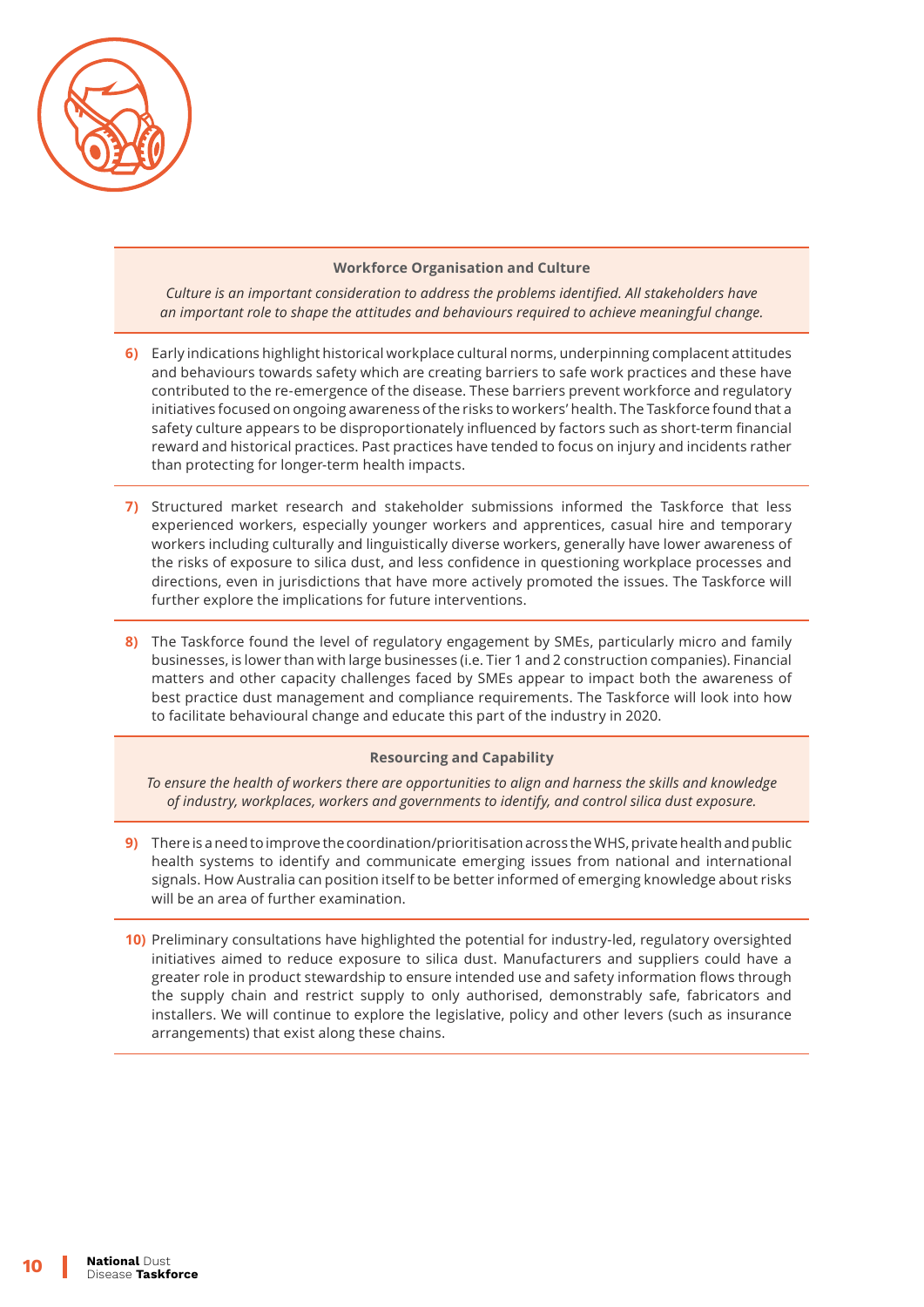

- **11)** Existing WHS policy and regulatory practice could be significantly strengthened by the structured integration of epidemiology, occupational hygiene, occupational physician expertise and worker representation, to complement the policy and regulatory expertise across and within departmental structures.
- **12)** Clear, consistent and ongoing awareness and education activities are necessary to improve the levels of understanding across the industry and workforce, with particular support for micro and family businesses, SMEs and all PCBUs.

#### **Research and Development**

*To inform government decision making there is limited information on the development pathway of accelerated silicosis resulting from working with engineered stone, and no identified treatment plan.*

- **13)** Although silicosis is not a new disease, there is very limited research available regarding accelerated silicosis resulting from short-term, moderate to high-level silica exposure. Apart from lung transplantation, no treatments have been identified. The Taskforce recommends immediate research to address this gap, and a longer-term strategic approach for investment in research in this sector.
- **14)** Initial findings suggest there are gaps in the collection and sharing of information about workplace hazards and health monitoring data. This prevents visibility of data on a national level and creates a barrier for policy makers to adequately assess the scale and extent of occupational dust diseases.
- **15)** The Taskforce heard from stakeholders about the importance of innovation in research and development in this sector, particularly in terms of process engineering, technology to minimise airborne dust levels and personal protective equipment (PPE).
- **16)** Greater support is needed for those who have been diagnosed with accelerated silicosis, to access and manage legal support, financial support, access to compensation schemes, physical and mental health and future employment opportunities, including for their families.
- **17)** Future workforce planning for respiratory and occupational physicians and occupational health nurses will need to take account of the rise in accelerated silicosis cases. This extends to the education needs of general practitioners with patients with occupational dust disease.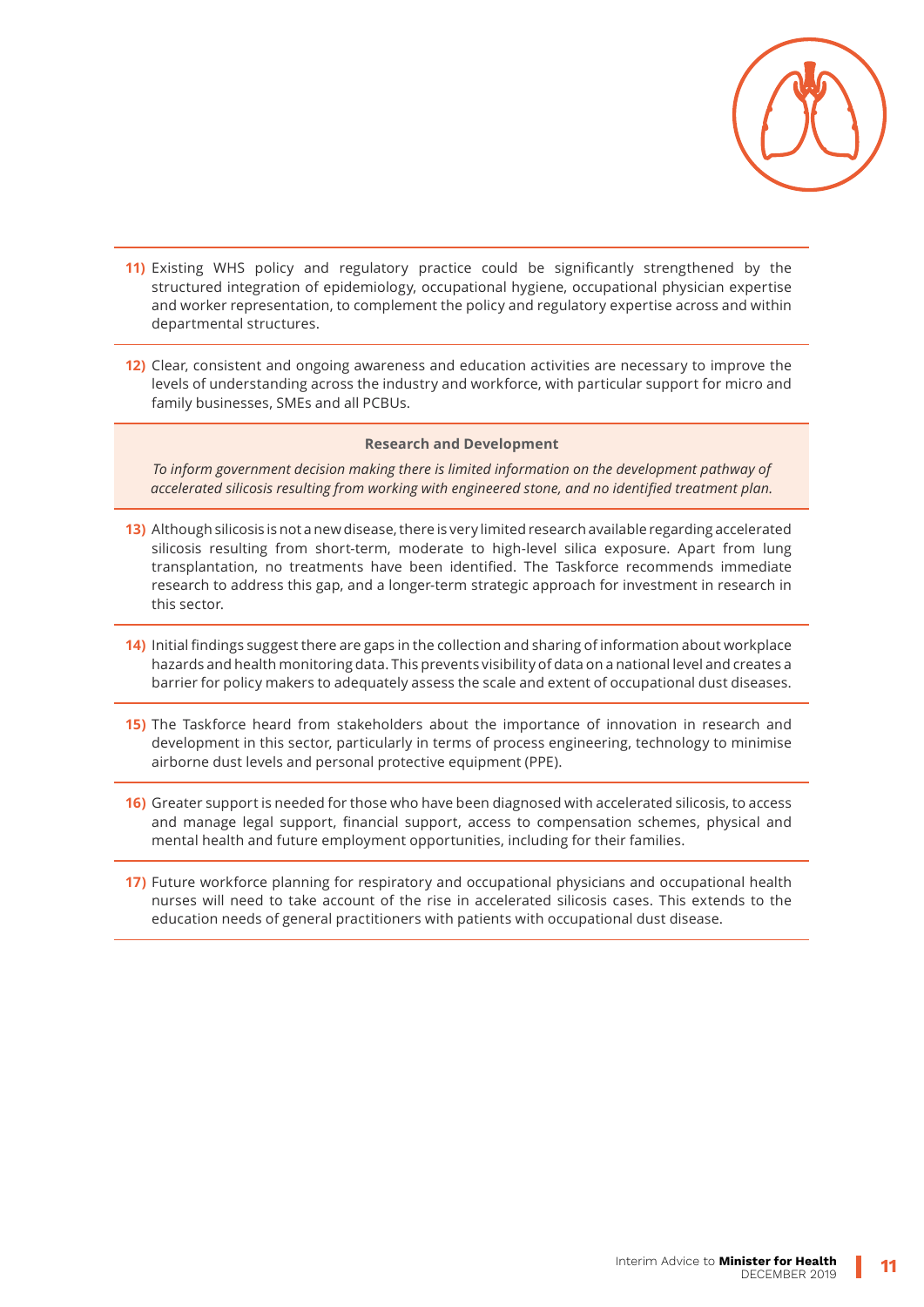<span id="page-11-0"></span>

# Background

Following the announcement by the Australian Government on 26 July 2019, to establish a National Dust Disease Taskforce (membership at Appendix A), the Minister for Health, the Hon Greg Hunt MP, asked us to undertake this work, according to the Terms of Reference (Appendix B).

Given our Terms of Reference and the timeframes, we limited our focus to the incidence of accelerated silicosis related to exposure to silica dust generated through the fabrication and cutting of engineered stone. However, in doing so, we are mindful of the broader issues related to silica exposure and other occupational lung disease.

We have focused on the re-emergence of silicosis within Australia and the current WHS and public health systems' responses to this epidemic. In this advice, we outline immediate actions for prevention, education, awareness raising, and possible regulatory reforms for workplaces, to eliminate and control the incidence of occupational dust diseases.

We acknowledged early on the importance of timely and effective engagement to hear the range of perspectives from the community and stakeholders across Australia. In September 2019, we released a consultation paper to invite written submissions. From September to November 2019, we conducted a series of open consultations across Australia, a workshop dedicated to research and we commissioned structured market research.

We have also considered evidence and information provided by jurisdictions, medical and public health experts and have been cognisant of previous reviews, reports or inquiries of relevance to our work.

# What is silicosis?

Silicosis is a preventable occupational lung disease (a pneumoconiosis) and is one of the diseases caused by inhalation of very fine silica dust.

Silicosis affects the lungs by damaging the lining of lung air sacs. It is a form of fibrosis (scarring) of the lungs resulting in progressive loss of lung function. This form of fibrosis is incurable and may progress after exposure has stopped. Persons with advanced silicosis suffer severe shortness of breath and may suffer complications including respiratory failure and death. In the early detectable stages the person does not manifest symptoms.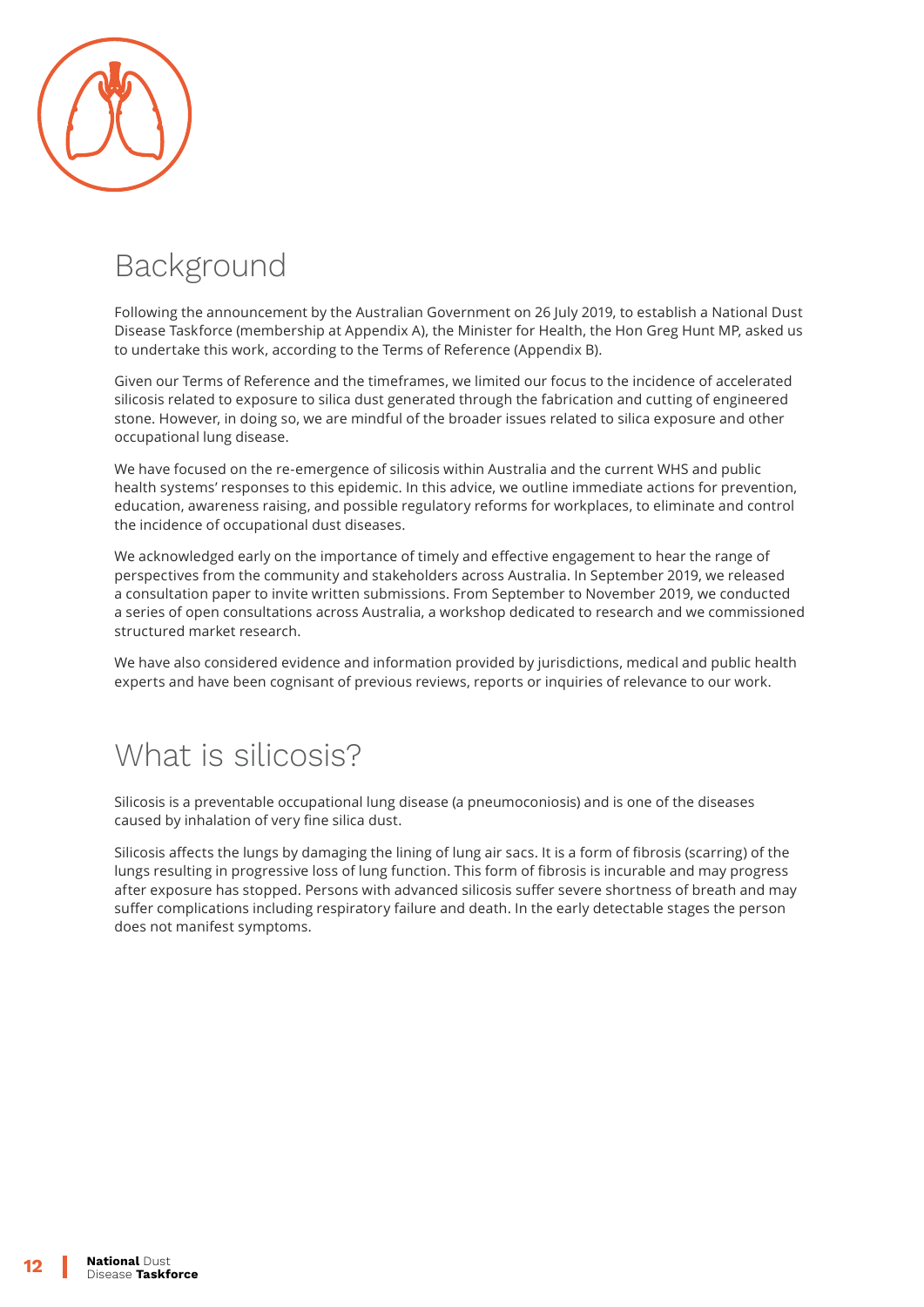

# <span id="page-12-0"></span>Our Findings: Themes

In undertaking our review, we have found that issues have fallen into four key themes:



*Figure 1.0 – Consolidated themes from consultation forums*



There is significant opportunity to improve existing WHS arrangements in Australia to ensure the risks associated with engineered stone are controlled and those working with this product are well informed of these risks and how to adequately protect themselves.

## **Australian WHS & Workers Compensation Frameworks**

Australia's national WHS framework is established through the Intergovernmental Agreement for Regulatory and Operational Reform in Occupational Health and Safety agreed by COAG on 3 July 2008. In 2011, a single set of WHS laws were agreed to be implemented across Australia, known as 'model' laws. WHS regulators in the Commonwealth and in each State and Territory are responsible for regulating and enforcing the laws in their jurisdictions. To date all jurisdictions except Victoria and Western Australia have implemented the model WHS laws.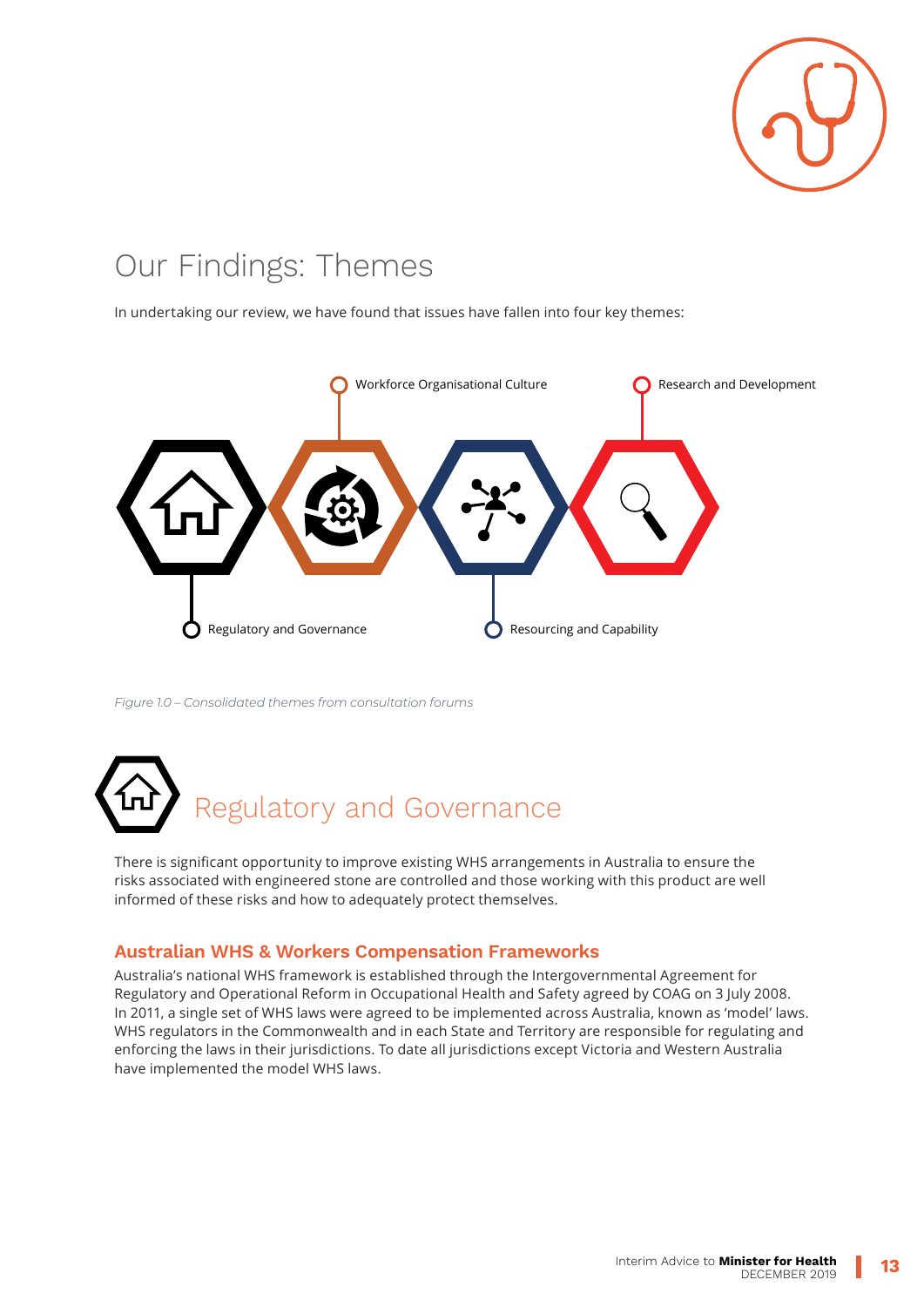



*Figure 3.0 – Work health and safety laws1*

Each of the eight Australian states and territories have their own workers' compensation scheme, and the Commonwealth has three main schemes. These schemes provide support for workers with a work related injury. To be eligible for compensation, a person who is injured in the workplace must fall within the definition of worker/employee in their jurisdiction and have suffered an injury that arises out of, or in the course of, employment.

# **Consultation Findings**

## Coordination across WHS framework

Stakeholders suggested that collaboration between the jurisdictions across the WHS framework should be strengthened, particularly in the timely sharing of information on emerging issues and early responses to emerging workplace diseases.

A recurrent theme was that those workplaces with poor practices often had poor understanding of requirements under WHS laws. In addition, while some workplaces had attempted to reduce exposure to silica dust, without the requisite knowledge, this was not done to the required standard.

<sup>1</sup> **<https://employsure.com.au/blog/what-regulations-do-employers-need-to-follow-in-australia/>**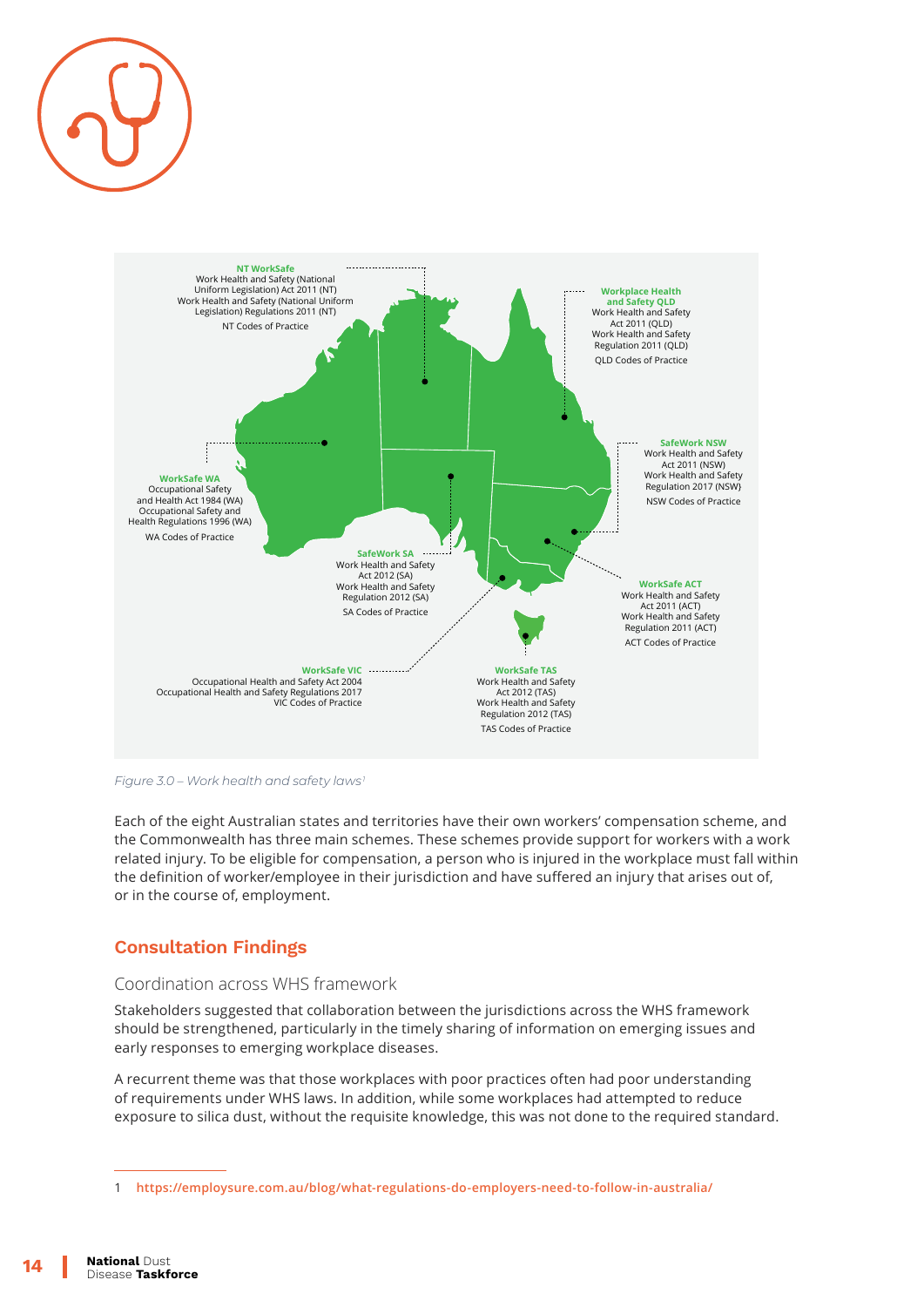

The lack of a formal system to capture data about exposure and air monitoring or prevalence of associated health conditions was highlighted by stakeholders as an important contributor. Businesses or WHS regulators have, or had, no formal system to record and monitor exposure and to report this information in a routine way to inform policy-making or compliance responses. Some stakeholders believe that imposing the duty for health monitoring on employers, also known as PCBUs, and private health surveillance providers has led to gaps in information.

### Industry regulatory engagement

We heard evidence that the construction industry has evolved in terms of its approach to safety. Large industry corporations in general have well-established approaches to ensuring safety. However, SMEs, micro and family businesses may be less likely to have the knowledge, scope or resources to do the same.

Awareness of the existing requirements under WHS laws to eliminate or minimise exposure to silica dust appears to vary. Further, it seems the WHS requirements are also inconsistently enforced, which may also exacerbate confusion about what is required.

*'A lack of explicit regulation has contributed to the lack of understanding amongst employers, particularly those within small and medium enterprises, which would not be likely to access WHS/OHS expertise.'* 

– Health & Safety Organisation submission, Nov 2019

More practical guidance is needed to support to organisations meet their regulatory requirements.

Some stakeholders expressed the view that WHS regulators may be primarily focusing on 'tier 1' large-scale operators, with less attention to small businesses who are perceived to carry a lot of the risk.

*'Regulatory bodies target tier 1 organisational as they have the ability to drive change through sub‑contractors that they engage. This model is flawed in that there are higher level of risk exists in the small operations, not just the tier 1 and 2 organisations.' (sic)*

– Industry submission, Nov 2019

## Compliance

To discharge some duties under WHS laws, duty holders (PCBUs) must apply the hierarchy of control measures to manage risks, if they cannot be eliminated. Our consultations have indicated that, at some workplaces, control measures for managing dust are not being effectively applied.

While many stakeholders suggest the current WHS laws are sufficiently robust to control dust related diseases, there was a general consensus that laws are not adequately enforced throughout the whole supply chain, with the focus on the PCBU involved in installation as defined in the WHS laws.

A number of stakeholders raised concern that inspectors commonly focused on the more obvious safety risks, such as risk of working with high-risk machinery. Workplace Health and Safety regulatory arrangements rely on businesses and workplace health and safety representatives taking responsibility for managing health and safety risks in their workplace. This includes understanding the full range of risks present in workplaces, including more long-term and less easily observable health risks, such as exposure to silica dust.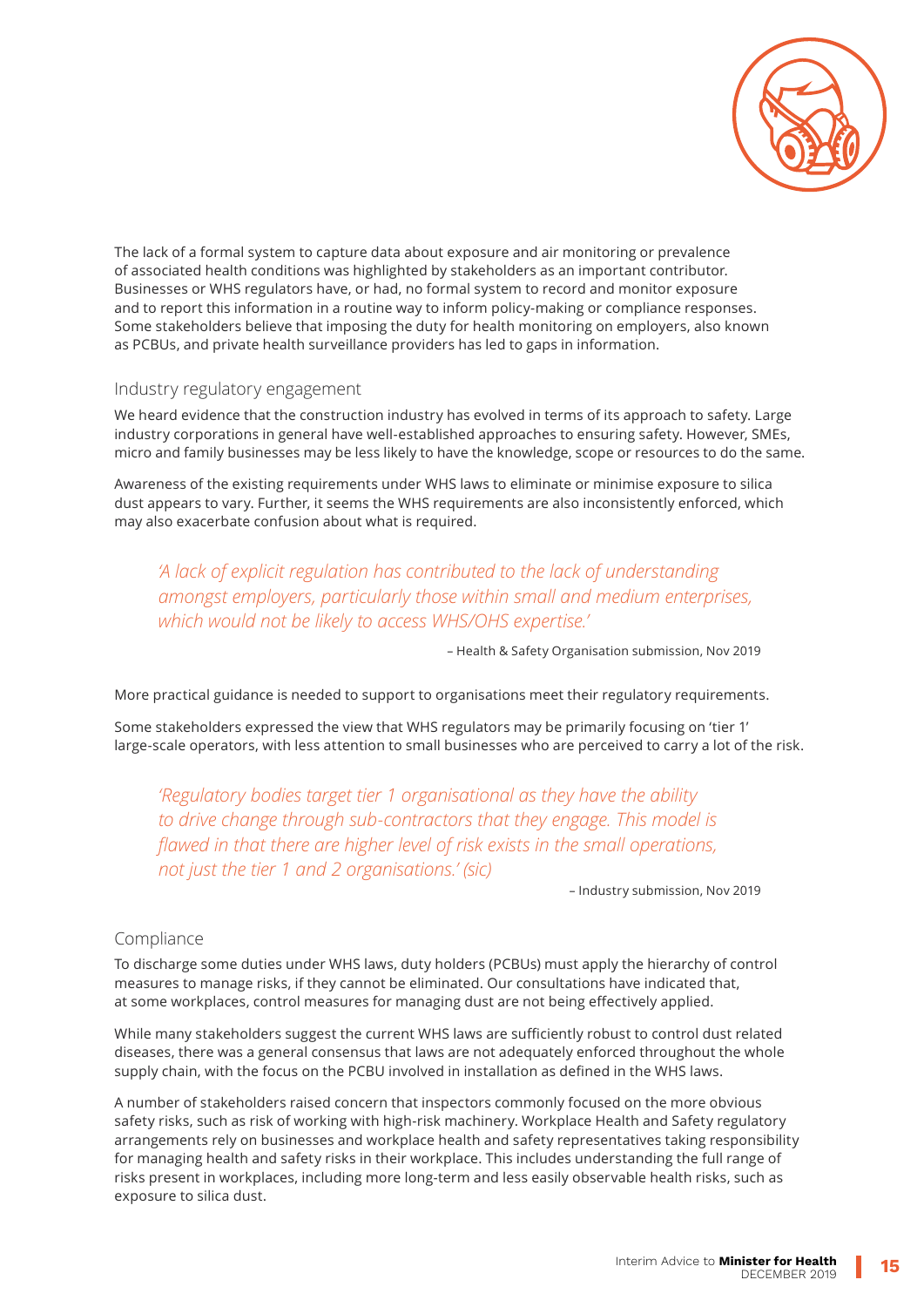

Without adequate understanding of risk at the workplace level, the system is then dependent on having a sufficiently resourced inspectorate, with adequate occupational hygiene knowledge, to identify risks and ensure their remediation. Consultations identified that many businesses were not sufficiently informed of the risks, and that the regulator's inspection programs were not effective in ensuring compliance with occupational health standards in engineered stone related industries.

## Prohibition

Some stakeholder feedback proposed elimination of the risks of exposure to dust through regulatory prohibition or restriction on the importation of engineered stone into Australia. It was noted that there are a range of engineered stone products, some with very high silica content. Selective restriction of the highest risk products is considered an option. Others highlighted the need for mandatory provision of WHS information and product labelling, or mandatory oversight of engineered stone use throughout the supply chain, with tighter requirements for product stewardship.

### Health screening/Case finding

We heard differing views on what the most appropriate health screening methods are, with many critical of the minimum health monitoring processes required under the WHS Regulations. We heard that the use of conventional chest X rays and spirometry may not detect the early stages of silicosis. There was agreement that all jurisdictions need to have a consistent and comprehensive program to make screening available to all exposed workers and that there must be consistent national standards in the methodology of screening and case detection.

## Support for those affected

There was a strong view from stakeholders that more support is required for workers who have already been diagnosed with silicosis. This could include pathways for return to work for those who could continue to work safely within the industry. This includes defining future limits on exposure, as well as retraining of workers into alternative employment.

In terms of workers' compensation arrangements, coverage, benefits and return to work provisions are set out in legislation and vary between workers' compensation schemes. Coverage of workers in small and micro business is determined based on the relationship between the worker/employee and the employer. Individual contractors are generally not covered by workers' compensation schemes; however, this is dependent on the tests applied in each jurisdiction.

Workers covered by compensation schemes have variable eligibility for benefits including income replacement, costs of medical and hospital treatment, permanent impairment entitlement and death entitlement. The duration and level of support is determined by the scheme arrangements and level of incapacity, but is typically time limited unless the worker elects to receive benefits in a lump sum. In some jurisdictions, workers' can pursue common law remedies; however, there may be restrictions and caps on the damages that can be awarded.

Workers that are not eligible for workers' compensation may access other forms of support such as life insurance, income support, public health and social security. This includes family members who are unable to access the worker compensation schemes. Additional, longer-term support mechanisms may be required.

Beyond workers' compensation arrangements, there needs to be greater effort put into developing consistency across jurisdictions, identifying new treatment options, and ensuring that rehabilitation and mental health support services are available for all those affected, including immediate family members.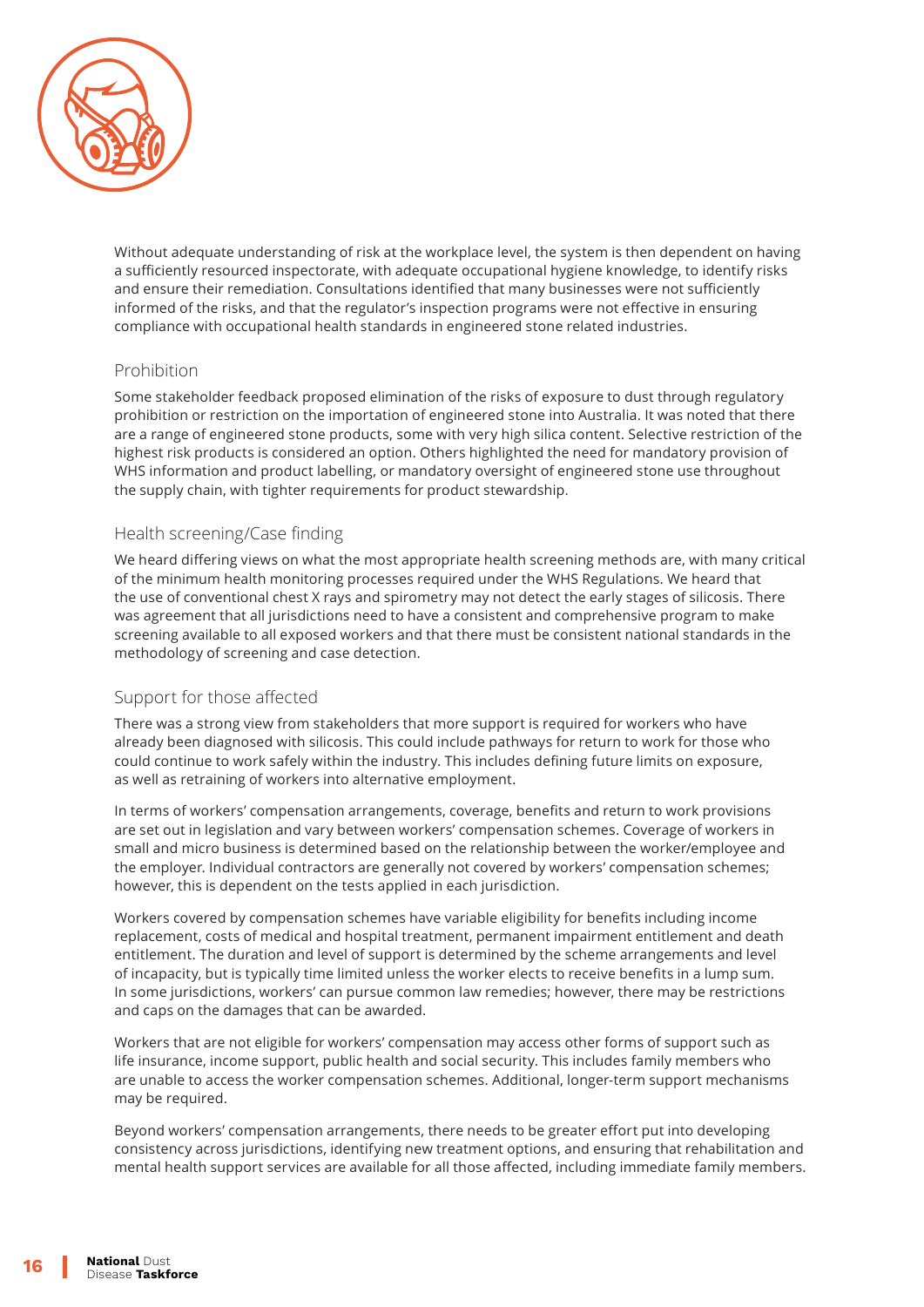

# Workforce Organisational Culture

Workplace culture, in the context of our review, includes the extent to which the workplace values and prioritises WHS. Individual tolerance and risk profiles appear to be driven by a range of factors.

## **Consultation Findings**

Through our consultation forums, we became aware of variations in organisational cultural attitudes and behaviours.

#### Awareness

Across all sectors, the lack of awareness of the risks of dust diseases was acknowledged as a problem. This is despite PCBUs' duty to inform and equip workers with appropriate information and training about potential risks to health and safety.

Our market research, and the work of Safe Work Australia, has identified a lack of awareness of compliance requirements and appropriate control measures, as well as cultural barriers to adhering to them. We heard the desire to 'fit in' or 'pressure to finish a job quickly' can lead to choosing the quick and easy process rather than the safest approach, such as reaching for inappropriate PPE options that do not provide the right level of protection.

# *"I'll wear a mask if it's nearby, but there's no point walking to the office five minutes away to get a mask to do one or two cuts."*

– Stonemason

It was reported to us that some PCBUs appear to take 'short cuts' in the safety controls they put in place for handling products with high silica content. Some written submissions raised the excessive reliance on the use of PPE to protect workers, where there should be a focus on higher-level controls (e.g. engineering and administrative controls such as working in different ways or using more sophisticated dust extraction technology).

## Poor practice

We identified many poor practices in dust control; resulting in continued risk of exposure. For example, workers not properly handling hazardous materials and incorrect application of personal respiratory equipment. Additionally, workplace environments may lack facilities or effective equipment to reduce dust exposure (e.g. no ventilation, no wet cutting or sealed off rooms) or there is no monitoring in place so that they know what the exposure is.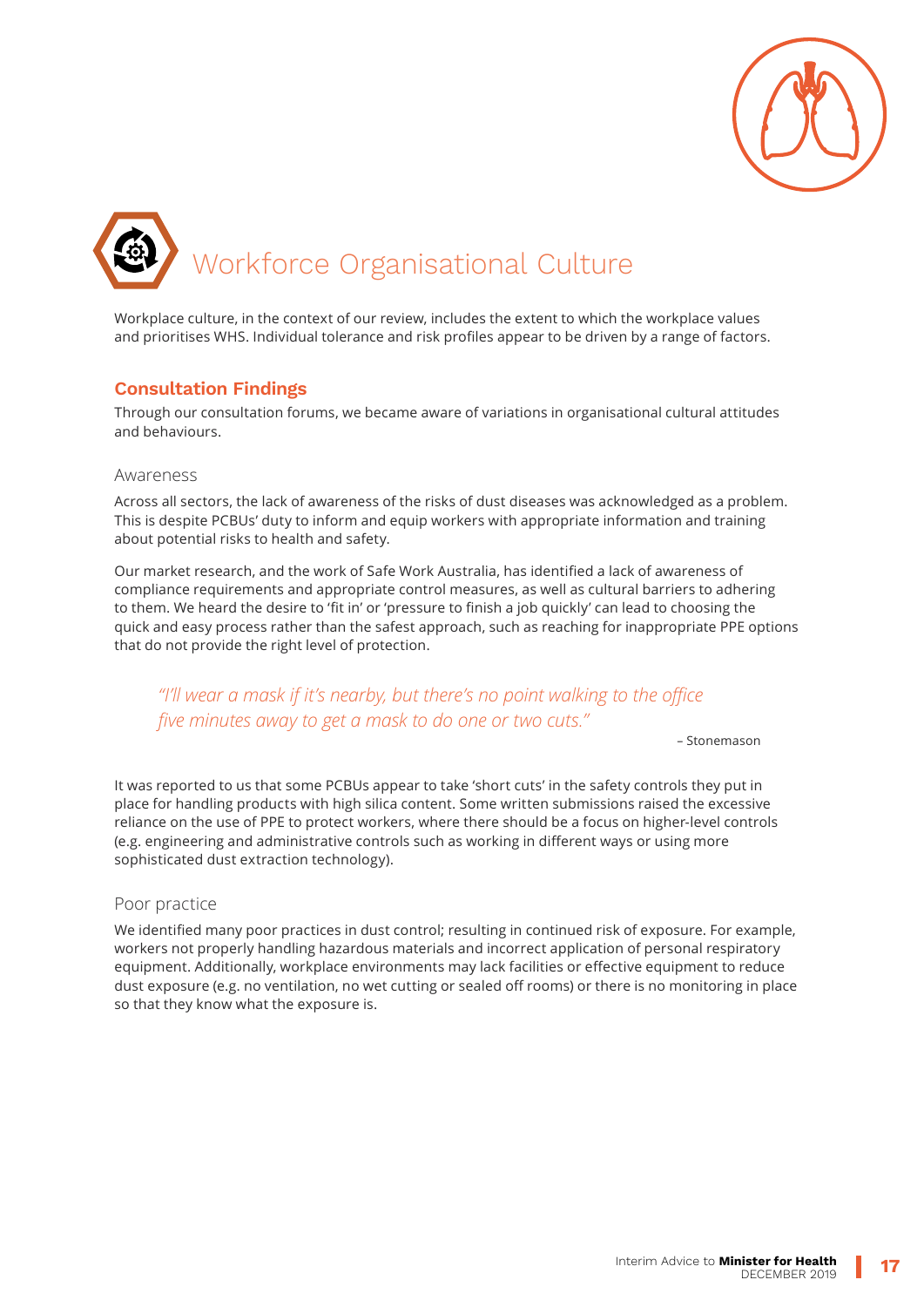

## Training and education

Stakeholders noted there is a lack of education on the hazards and risks that lead to dust related diseases. This contributed to a reduced drive to change current processes and procedures.

We heard that workforce awareness is improved through ongoing education. However, retaining this knowledge and its transfer is facing challenges, as the engineered stone workforce can be transient, and to a degree, less skilled due to ease of working with engineered stone compared to traditional stone products.

### Effective communication strategies

There has been an increase in education and awareness campaigns and activities in most jurisdictions. However, we have heard tradespeople are still predominantly receiving their information via the news and social media platforms. They value safety talks in the workplace and workplace inductions as the most effective channels for communication. Additionally, many of the workers come from a non-English speaking background and there are limited non-English information resources available.

## Loss of professional knowledge

Stakeholders highlighted that the decline of the 'stonemason' professional identity has resulted in a loss of knowledge transfer. We heard that where workplaces, or workers, lack understanding of the risks, other cultural influences dominate personal health decisions. Stakeholders pointed to examples of poor practice, such as: the high incidence of incorrect fitting of PPE, which should be fit tested, with filters checked regularly, and the wearer clean-shaven; intermittent use of PPE rather than continuous use; and all supplied PPE kept on for the duration of work.

# Resourcing and Capability

Resourcing and the capability of the system are important to enable WHS, public health systems and workplaces to function properly in support of the health, safety and well-being of workers.

# **Consultation Findings**

## Supply chain

We heard that while importers and suppliers at the start of the supply chain may be well informed about the potential hazards associated with their product, as it is passed along the supply chain, crucial safety information is lost without adequate measures in place to pass information along the chain. While government led action and oversight may be required, there is industry support for industry-initiated actions that assume a greater role in product stewardship.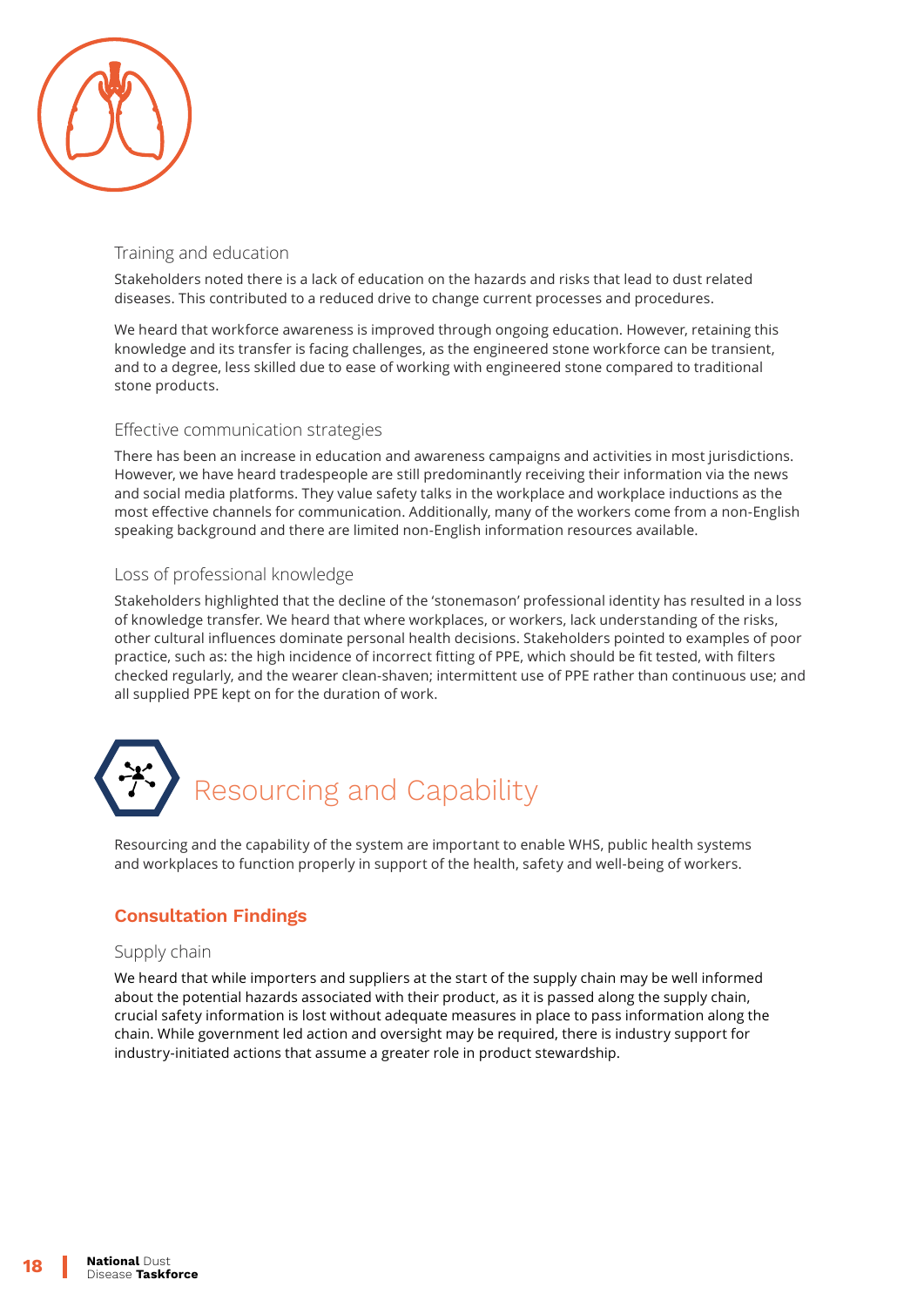

#### Health and Safety verses efficiency

There is acknowledgement that adherence to regulatory standards is seen to be a cost when there is limited awareness of the impact of non-compliance.

Despite the WHS laws, and education campaigns by WHS regulators, there appears to be uncertainty and misunderstanding of what constitutes a hazardous level of silica dust exposure and how to safely handle the high silica content products in the workplace. This could be leading workers to believe that they are not at risk of exposure if they are using 'wet cutting' techniques, or to workers being exposed if they are not aware of how to safely dispose of contaminated water, for example by vacuum techniques.

Some stakeholders identified a relative lack of technical and clinical capability within the staff of the WHS regulators as an issue that may have contributed deficiencies in the initial response to accelerated silicosis.

*"It can be a bit of a sticking point. The operations manager will tell you do something one way, and wants it done to a deadline, but the OHS guy will come along later and tell you to do it differently, which usually takes longer. I don't always know who I should be listening to."*

– General Labourer

#### Control measures, profit margins and safety

We heard that the profitability and viability of business is impacted by the costs associated with complying with WHS laws, including the costs of WHS expertise and upgrading control technology and equipment. The size of a business underpins its ability to fund these resources, and to provide information and education to their workforce. For example, the costs associated with air monitoring, isolation of processes with sealed environments or putting in place good ventilation are further impacted by the time required to implement them and the impact on project completion or other deadlines.

#### Jurisdictional actions

Many jurisdictions have begun educating businesses and workers who are handling engineered stone. They have commenced education and advertising campaigns to inform PCBUs and workers about the need for protecting workers against dust diseases. Jurisdictions have increased inspections in workplaces handling silica containing products for compliance with WHS laws. We will continue to develop a better understanding of actions taken across jurisdictions as part of further work we will be undertaking in 2020.

# Research and Development

Silicosis may not be a new disease; however, the emergence of accelerated silicosis has tested our understanding of this disease and treatment options. Research and development plays a key role in closing these gaps.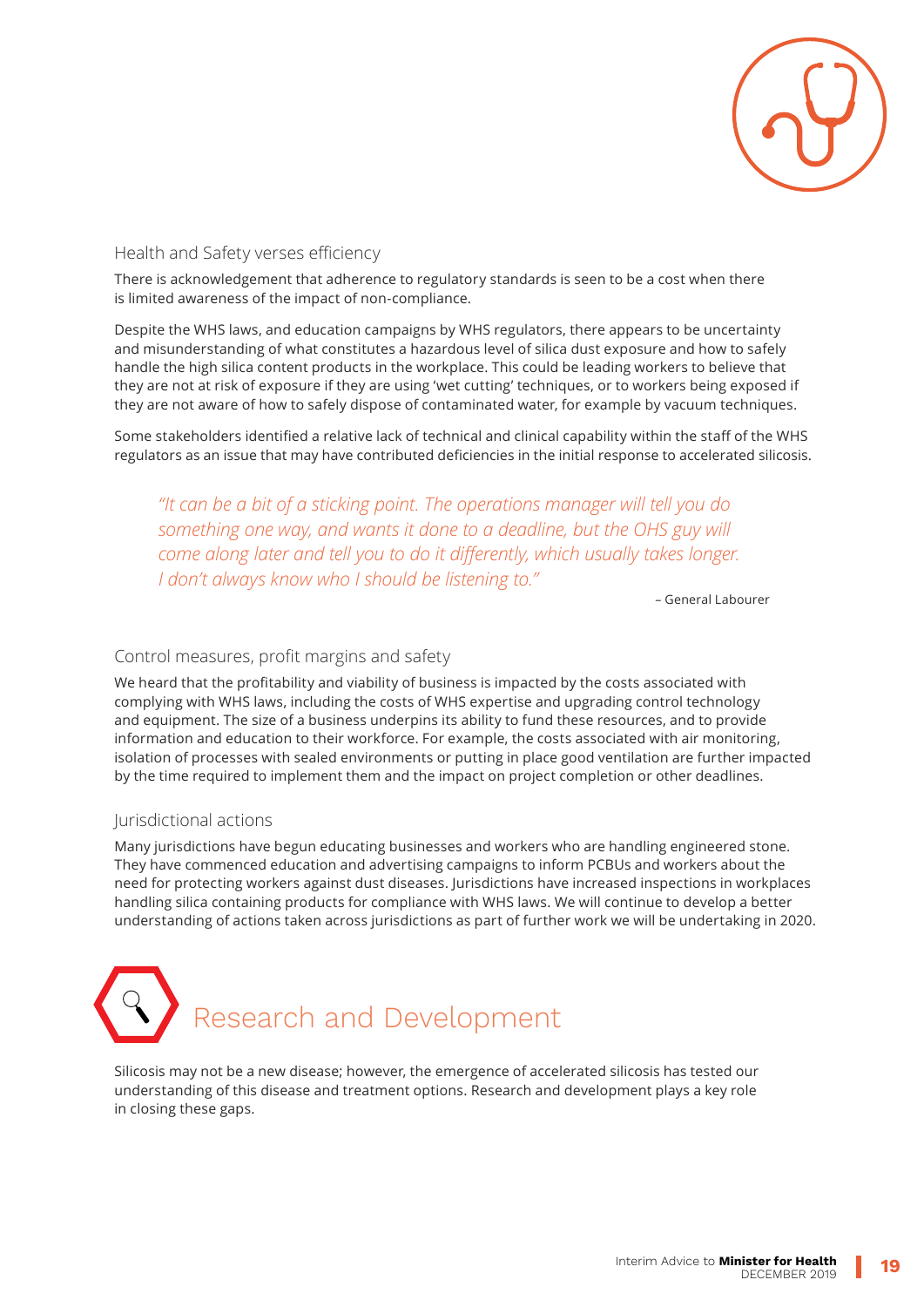

# **Consultation Findings**

We identified a broad range of research needs in relation to engineered stone and accelerated silicosis, covering epidemiology, prevention, early diagnosis, pathology and management. This has included the potential benefits from immediate investment in research that would:

- contribute to our understanding of engineered stone associated silicosis;
- identify factors associated with disease severity and risk of progression;
- define best practice to minimise exposure; and
- evaluate the efficacy and sensitivity of methods to diagnose early silicosis.

Consultations further highlighted that:

- the evidence base and supporting data on accelerated silicosis are limited;
- there needs to be research on best practice management protocols for working with high silica content products;
- research gaps exist around case finding (screening), diagnosis, pathogenesis of the disease, treatment, and improving the health status and outcomes of individuals suffering from accelerated silicosis.

A national picture on workforce monitoring, risk identification and data collection would significantly enhance the understanding of accelerated silicosis.

### Research on prevention

We heard there are strategies being put in place by WHS regulatory agencies to minimise exposure; but research is also needed on the interventions, engineering controls, and exposure levels, what are the most important risk factors, and what combination of controls is required to protect workers. Further innovation in engineering and technology could reduce dust generation, create improved barriers between workers and dust, and improve the effectiveness of PPE.

Research is needed on how best to target education and training to those at risk and to increase awareness, and change perceptions and behaviours of workers across other industries who may also be at risk of dust disease.

## Other occupational dust diseases

We heard from stakeholders that the benefits of research into accelerated silicosis should extend and be applied more broadly. This includes understanding of the disease, treatment and the WHS regulatory systems to manage exposure rates and compliance to other dust diseases, as well as medical and business innovation.

Research outcomes should inform WHS policy and regulatory approaches to managing existing and emerging risks in dust diseases, including the targeting of WHS regulatory resources to areas of greatest risk.

Research outcomes will also assist in future workforce planning for respiratory and occupational physicians and occupational health nurses and consideration would need to be given as to how to ensure general practitioners are best positioned to support patients with occupational dust disease.

### Collaboration

It was also agreed by leading researchers and academics in this field that further collaboration will be key. Collaboration at a national level will be necessary to ensure knowledge, skills and techniques are shared in order to maximise efficiency and meaningful research output.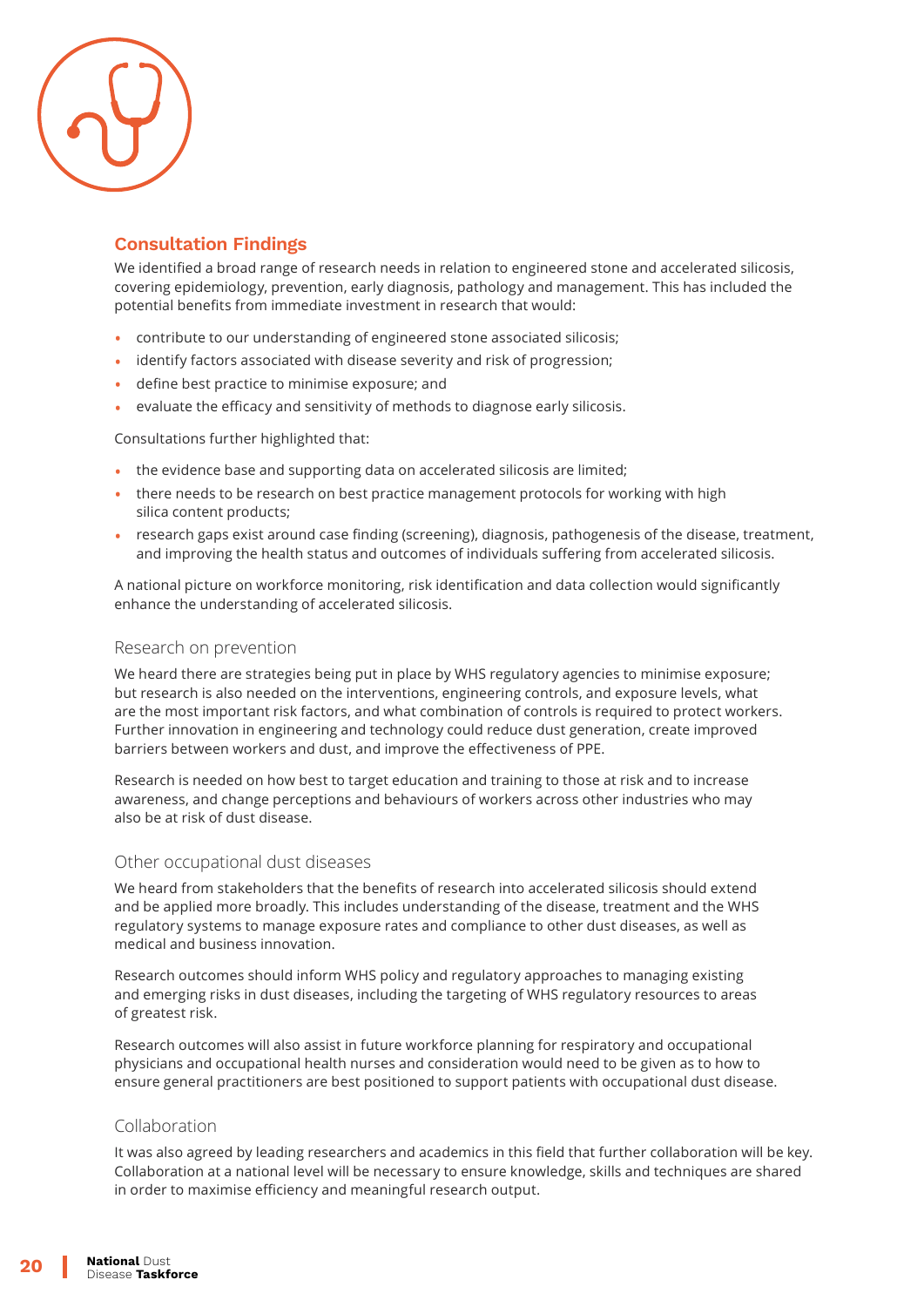

# <span id="page-20-0"></span>Appendix A. National Dust Disease Taskforce Members

The National Dust Disease Taskforce consists of the following nine individuals:

#### **Professor Brendan Murphy (Chair)**

Professor Murphy is the Chief Medical Officer for the Australian Government and is the principal medical adviser to the Minister and the Commonwealth Department of Health.

#### **Ms Sophie Dwyer (Deputy Chair)**

Ms Dwyer is the Executive Director of the Health Protection Branch within Queensland Health, and has extensive experience at a senior departmental level in relation to regulatory practice including standards setting, compliance and enforcement.

#### **Ms Clare Amies**

Ms Amies is the former Chief Executive of WorkSafe Victoria and has held several Executive Director roles at WorkSafe. Ms Amies has held senior management positions in social welfare, health policy, return to work, operational management, strategy and planning.

#### **Ms Michelle Baxter**

Ms Baxter is the Chief Executive Officer of Safe Work Australia and brings more than 20 years of public sector experience to her positions as a Member of SWA and its committees.

#### **Professor Fraser Brims**

Prof Brims is a consultant Respiratory Physician at Sir Charles Gairdner Hospital in Western Australia. His main research interests include clinical and epidemiological aspects of occupational related lung disease, mesothelioma and the detection of early lung cancer.

#### **Dr Graeme Edwards**

Dr Edwards is a consultant physician at The Work Doctor in Queensland. He has worked as a medical adviser and consultant to a large number of businesses across a diverse range of industries and locations.

#### **Dr Ryan Hoy**

Dr Hoy is a Respiratory and Sleep Physician at the Cabrini Medical Centre in Victoria. He is a Research Fellow at the Monash Centre for Occupational and Environmental Health, and a Visiting Medical Officer at The Alfred Hospital.

#### **Professor Christine Jenkins**

Professor Jenkins is the Professor of Respiratory Medicine at UNSW Sydney, Clinical Professor at the University of Sydney, and a Thoracic Physician at Concord Hospital in New South Wales. Prof Jenkins has had major roles in advocacy and leadership for lung health.

#### **Dr Richard Slaughter**

Dr Slaughter is an experienced thoracic radiologist with expertise in lung imaging. In addition to his clinical experience, Dr Slaughter has had extensive ongoing engagement with occupational lung disease matters.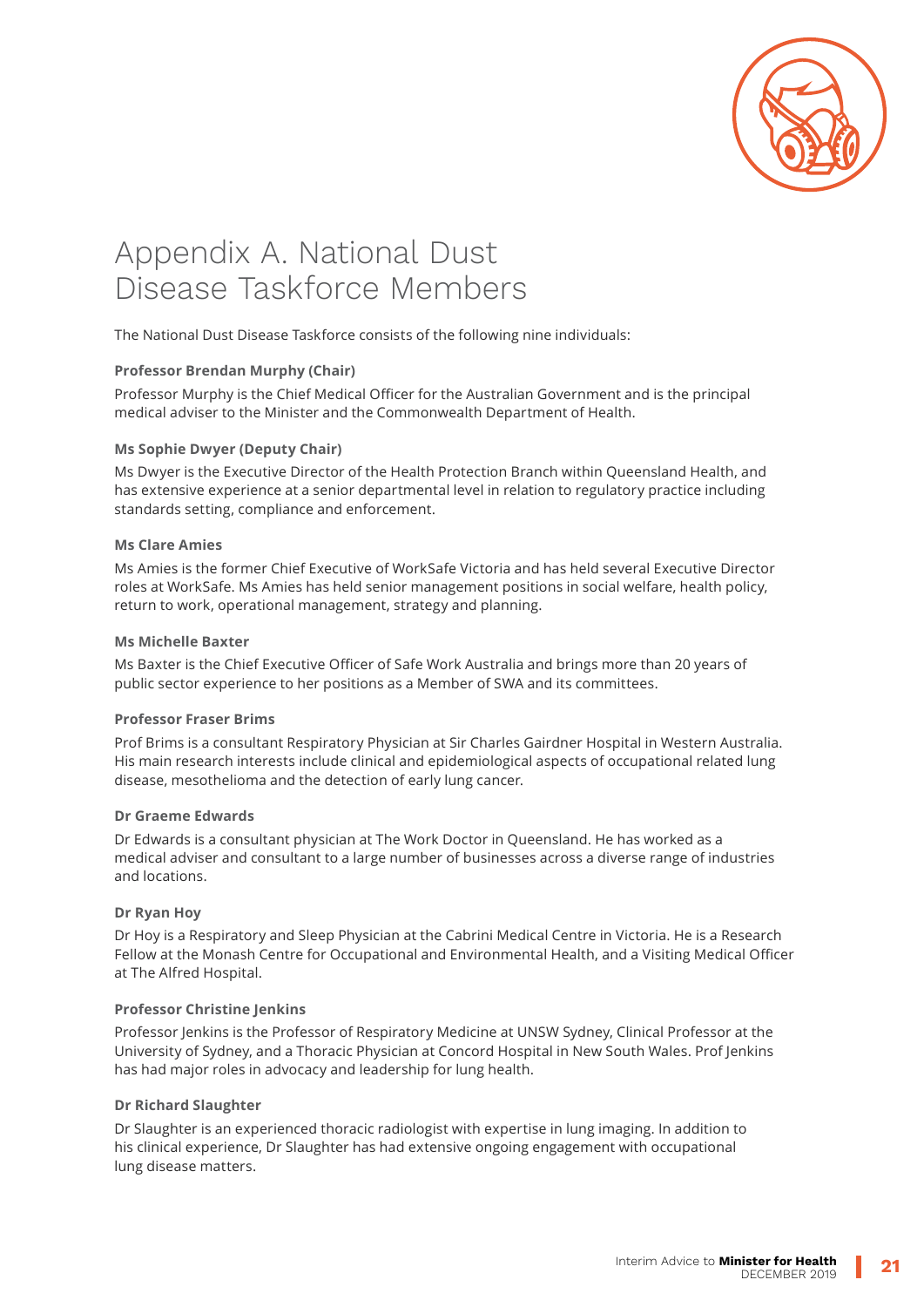<span id="page-21-0"></span>

# Appendix B – National Dust Disease Taskforce Terms of Reference

The Australian Government, in response to the emerging trend of new cases of accelerated silicosis, is supporting the development of a national approach to the prevention, early identification, control and management of occupational dust diseases in Australia.

The National Dust Disease Taskforce will inform a national approach by undertaking an independent review of the systems in place to protect Australians who are at risk from occupational dust disease. This will include providing advice on:

- **1.** Actions that have been taken to date to address occupational dust disease across all Australian jurisdictions.
- **2.** Existing policy and regulatory arrangements in Australia to protect those at risk from occupational dust disease, more specifically reviewing what controls are in place; and how these are applied and monitored by the system.
- **3.** Opportunities for improvement across the system to ensure protection of those at risk populations.
- **4.** Options for sustainable approaches for the future prevention, detection and management of occupational dust diseases, including the consideration of the establishment of a National Dust Disease register, including its scope and outcomes to be achieved.
- **5.** Options for potential new research required to support understanding, prevention and treatment of preventable occupational lung disease.

The Taskforce will engage with a broad range of stakeholders including key health and medical professionals, relevant state and territory governments and regulators, consumers, industry and workplace health and safety stakeholders, including Safe Work Australia.

The Taskforce will provide interim advice by the end of 2019 to the Hon Greg Hunt MP, Minister for Health. The Taskforce will provide their final report to COAG Health Council, through the Commonwealth Minister for Health, by no later than December 2020.

#### **Membership:**

The Taskforce will be initially chaired by the Chief Medical Officer of Australia, and will comprise of no more than six to eight independent experts that would include expertise in the following areas:

- Thoracic and/or respiratory disease with a focus on dust disease;
- Occupational health;
- Public Health/health protection;
- Policy, administration and governance;
- Regulatory practice including standards setting, compliance and enforcement; and
- Industry practice.